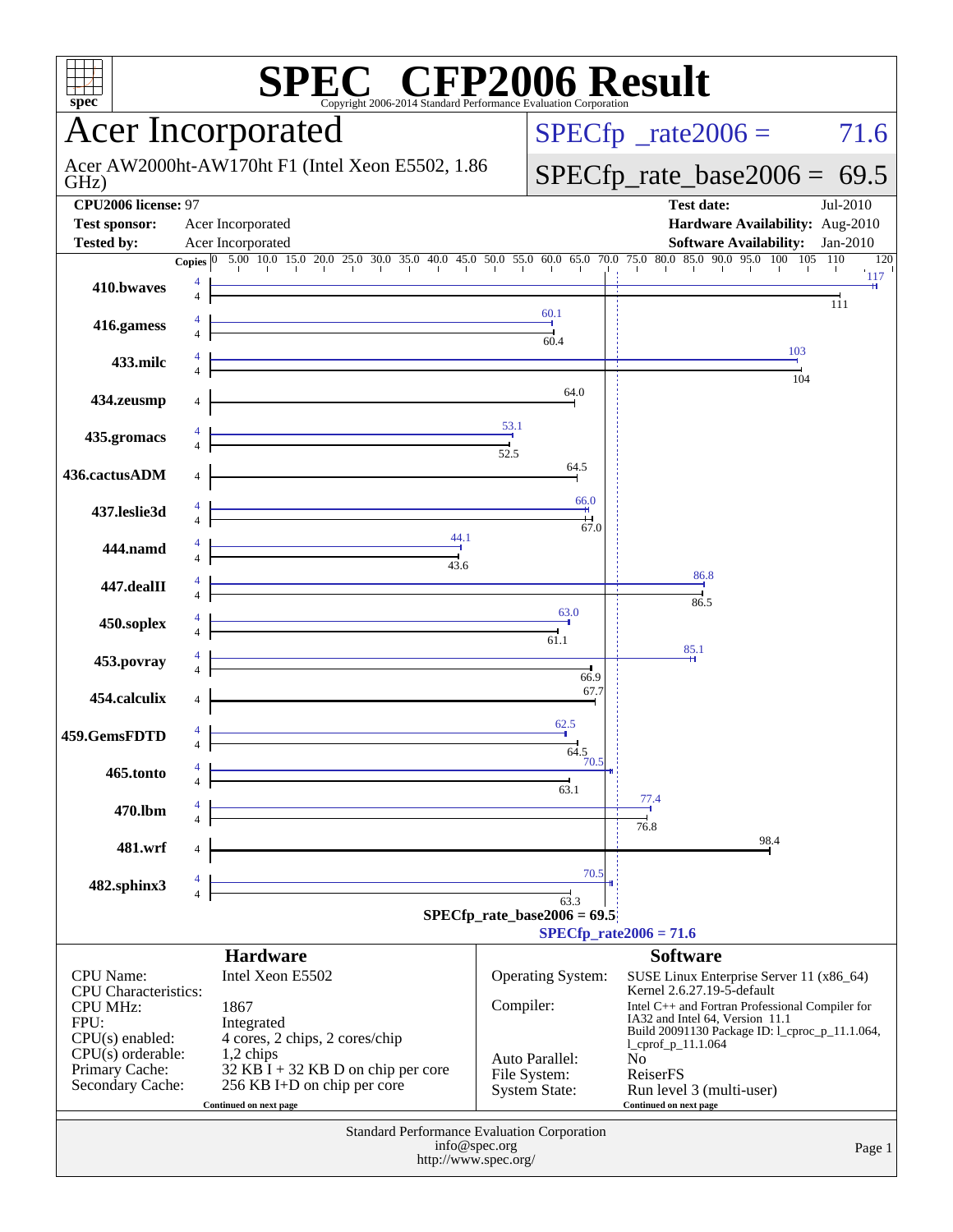

## Acer Incorporated

GHz) Acer AW2000ht-AW170ht F1 (Intel Xeon E5502, 1.86  $SPECTp_rate2006 = 71.6$ 

#### $SPECTp_rate_base2006 = 69.5$

| CPU <sub>2006</sub> license: 97                                            |                                                                                                                                                     |                                                            | <b>Test date:</b><br>$Jul-2010$             |
|----------------------------------------------------------------------------|-----------------------------------------------------------------------------------------------------------------------------------------------------|------------------------------------------------------------|---------------------------------------------|
| <b>Test sponsor:</b>                                                       | Acer Incorporated                                                                                                                                   |                                                            | Hardware Availability: Aug-2010             |
| <b>Tested by:</b>                                                          | Acer Incorporated                                                                                                                                   |                                                            | <b>Software Availability:</b><br>$Jan-2010$ |
| L3 Cache:<br>Other Cache:<br>Memory:<br>Disk Subsystem:<br>Other Hardware: | $4 \text{ MB I+D}$ on chip per chip<br>None<br>24 GB (6 x 4 GB DDR3-1333 RDIMM, ECC, running<br>at 800MHz)<br>1 x 1000 GB SATA II, 7200 RPM<br>None | <b>Base Pointers:</b><br>Peak Pointers:<br>Other Software: | $64$ -bit<br>$32/64$ -bit<br>None           |

| <b>Results Table</b> |               |                 |              |                |       |                |              |                        |                 |              |                |              |                |              |
|----------------------|---------------|-----------------|--------------|----------------|-------|----------------|--------------|------------------------|-----------------|--------------|----------------|--------------|----------------|--------------|
|                      | <b>Base</b>   |                 |              |                |       |                |              | <b>Peak</b>            |                 |              |                |              |                |              |
| <b>Benchmark</b>     | <b>Copies</b> | <b>Seconds</b>  | Ratio        | <b>Seconds</b> | Ratio | <b>Seconds</b> | <b>Ratio</b> | <b>Copies</b>          | <b>Seconds</b>  | <b>Ratio</b> | <b>Seconds</b> | <b>Ratio</b> | <b>Seconds</b> | <b>Ratio</b> |
| 410.bwayes           |               | 491             | 111          | 491            | 111   | 491            | <u> 111</u>  |                        | 464             | 117          | 465            | 117          | 467            | 117          |
| 416.gamess           |               | 1297            | 60.4         | 1298           | 60.3  | 1297           | 60.4         | 4                      | 1303            | 60.1         | 1304           | 60.1         | 1305           | 60.0         |
| $433$ .milc          |               | 353             | 104          | 353            | 104   | 353            | 104          | 4                      | 356             | 103          | 356            | 103          | 356            | 103          |
| 434.zeusmp           |               | 569             | 64.0         | 569            | 64.0  | 569            | 64.0         | 4                      | 569             | 64.0         | 569            | 64.0         | 569            | 64.0         |
| $435$ .gromacs       |               | 545             | 52.4         | 543            | 52.6  | 544            | 52.5         | 4                      | 537             | 53.1         | 539            | 53.0         | 537            | 53.1         |
| 436.cactusADM        |               | 742             | 64.4         | 741            | 64.5  | 741            | 64.5         | 4                      | 742             | 64.4         | 741            | 64.5         | 741            | 64.5         |
| 437.leslie3d         |               | 559             | 67.3         | 561            | 67.0  | 570            | 66.0         | Δ                      | 565             | 66.5         | 570            | 66.0         | 570            | 66.0         |
| 444.namd             |               | 736             | 43.6         | 736            | 43.6  | 736            | <u>43.6</u>  | Δ                      | 728             | 44.1         | 731            | 43.9         | 728            | 44.1         |
| 447.dealII           |               | 529             | 86.5         | 530            | 86.4  | 529            | 86.5         | 4                      | 527             | 86.8         | 528            | 86.7         | 527            | 86.8         |
| $450$ .soplex        |               | 546             | 61.1         | 546            | 61.1  | 546            | 61.1         | 4                      | 529             | 63.0         | 530            | 62.9         | 529            | 63.1         |
| 453.povray           |               | 318             | 66.8         | 318            | 66.9  | 318            | 67.0         |                        | 252             | 84.4         | 250            | 85.1         | 250            | 85.2         |
| 454.calculix         |               | 487             | 67.7         | 488            | 67.7  | 488            | 67.6         | 4                      | 487             | 67.7         | 488            | 67.7         | 488            | 67.6         |
| 459.GemsFDTD         |               | 657             | 64.6         | 658            | 64.5  | 658            | 64.5         | 4                      | 678             | 62.6         | 681            | 62.3         | 680            | 62.5         |
| 465.tonto            |               | 624             | 63.1         | 624            | 63.1  | 625            | 63.0         | 4                      | 560             | 70.3         | 559            | 70.5         | 557            | 70.7         |
| 470.1bm              |               | 716             | 76.8         | 716            | 76.7  | 716            | 76.8         | 4                      | 709             | 77.5         | 710            | 77.4         | 710            | 77.4         |
| 481.wrf              |               | 455             | 98.3         | 454            | 98.4  | 454            | 98.4         | 4                      | 455             | 98.3         | 454            | 98.4         | 454            | 98.4         |
| 482.sphinx3          |               | 1233            | 63.2         | 1230           | 63.4  | 1231           | 63.3         | 4                      | 1110            | 70.2         | 1106           | 70.5         | 1104           | 70.6         |
| $\mathbf{r}$         |               | $\cdot$ $\cdot$ | $\mathbf{I}$ | 1.1.1          |       |                | $T = 1.1$    | 1.11<br>$\blacksquare$ | $\cdot$ $\cdot$ |              |                |              |                |              |

Results appear in the [order in which they were run.](http://www.spec.org/auto/cpu2006/Docs/result-fields.html#RunOrder) Bold underlined text [indicates a median measurement.](http://www.spec.org/auto/cpu2006/Docs/result-fields.html#Median)

#### **[Submit Notes](http://www.spec.org/auto/cpu2006/Docs/result-fields.html#SubmitNotes)**

The config file option 'submit' was used. numactl was used to bind copies to the cores

#### **[Operating System Notes](http://www.spec.org/auto/cpu2006/Docs/result-fields.html#OperatingSystemNotes)**

'ulimit -s unlimited' was used to set the stack size to unlimited prior to run

#### **[General Notes](http://www.spec.org/auto/cpu2006/Docs/result-fields.html#GeneralNotes)**

Binaries were compiled on SLES 10 with Binutils 2.18.50.0.7.20080502

 The Acer AW2000h-AW170h F1, Gateway GW2000h-GW170h F1, Acer AW2000ht-AW170ht F1 and Gateway GW2000ht-GW170ht F1 are electronically equivalent.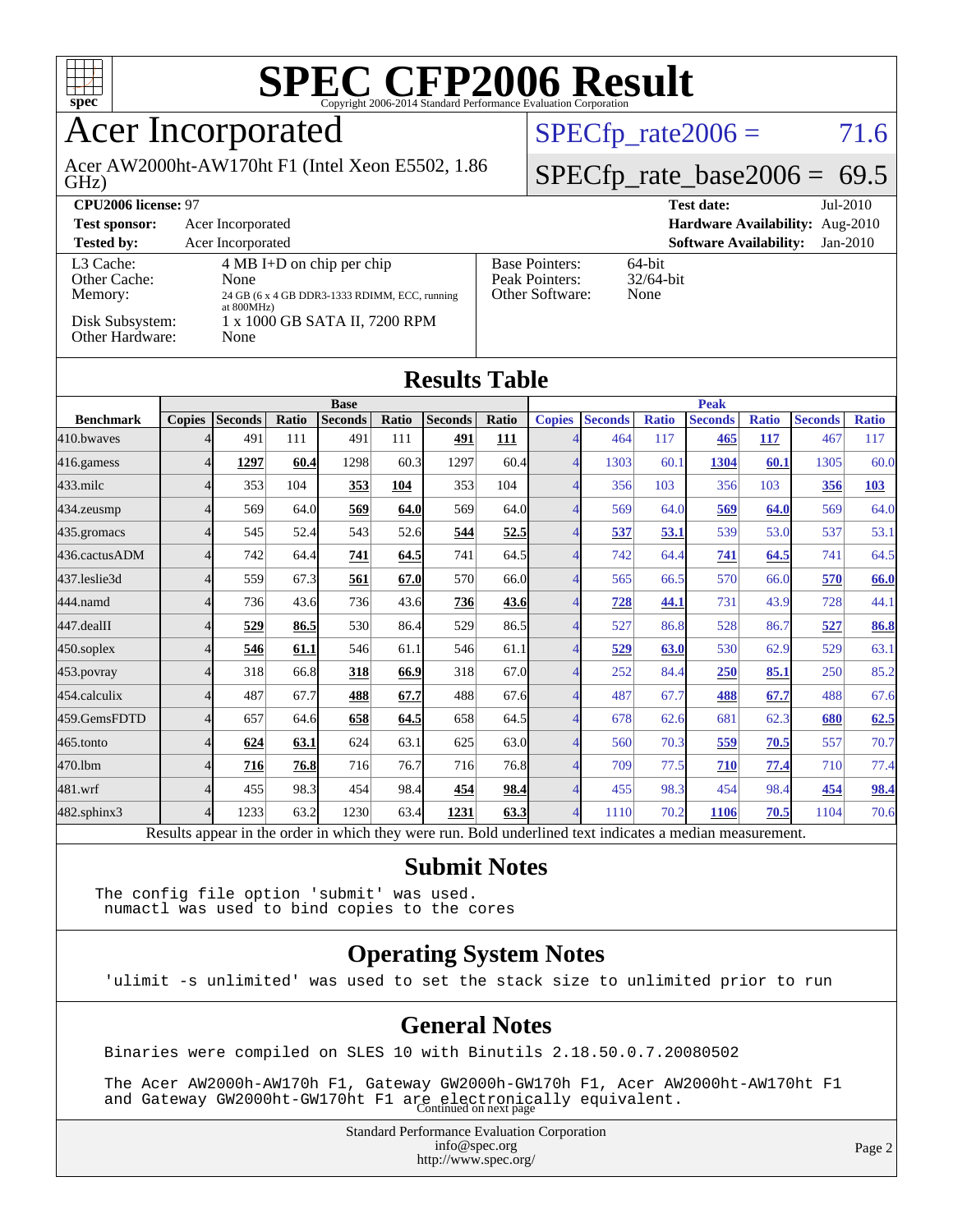

### Acer Incorporated

GHz) Acer AW2000ht-AW170ht F1 (Intel Xeon E5502, 1.86  $SPECTp_rate2006 = 71.6$ 

 $SPECTp_rate\_base2006 = 69.5$ **[CPU2006 license:](http://www.spec.org/auto/cpu2006/Docs/result-fields.html#CPU2006license)** 97 **[Test date:](http://www.spec.org/auto/cpu2006/Docs/result-fields.html#Testdate)** Jul-2010

**[Test sponsor:](http://www.spec.org/auto/cpu2006/Docs/result-fields.html#Testsponsor)** Acer Incorporated **[Hardware Availability:](http://www.spec.org/auto/cpu2006/Docs/result-fields.html#HardwareAvailability)** Aug-2010 **[Tested by:](http://www.spec.org/auto/cpu2006/Docs/result-fields.html#Testedby)** Acer Incorporated **[Software Availability:](http://www.spec.org/auto/cpu2006/Docs/result-fields.html#SoftwareAvailability)** Jan-2010

#### **[General Notes \(Continued\)](http://www.spec.org/auto/cpu2006/Docs/result-fields.html#GeneralNotes)**

This result was measured on Gateway GW2000ht-GW170ht F1.

### **[Base Compiler Invocation](http://www.spec.org/auto/cpu2006/Docs/result-fields.html#BaseCompilerInvocation)**

[C benchmarks](http://www.spec.org/auto/cpu2006/Docs/result-fields.html#Cbenchmarks):  $\text{icc}$   $-\text{m64}$ 

[C++ benchmarks:](http://www.spec.org/auto/cpu2006/Docs/result-fields.html#CXXbenchmarks) [icpc -m64](http://www.spec.org/cpu2006/results/res2010q3/cpu2006-20100802-12807.flags.html#user_CXXbase_intel_icpc_64bit_bedb90c1146cab66620883ef4f41a67e)

[Fortran benchmarks](http://www.spec.org/auto/cpu2006/Docs/result-fields.html#Fortranbenchmarks): [ifort -m64](http://www.spec.org/cpu2006/results/res2010q3/cpu2006-20100802-12807.flags.html#user_FCbase_intel_ifort_64bit_ee9d0fb25645d0210d97eb0527dcc06e)

[Benchmarks using both Fortran and C](http://www.spec.org/auto/cpu2006/Docs/result-fields.html#BenchmarksusingbothFortranandC): [icc -m64](http://www.spec.org/cpu2006/results/res2010q3/cpu2006-20100802-12807.flags.html#user_CC_FCbase_intel_icc_64bit_0b7121f5ab7cfabee23d88897260401c) [ifort -m64](http://www.spec.org/cpu2006/results/res2010q3/cpu2006-20100802-12807.flags.html#user_CC_FCbase_intel_ifort_64bit_ee9d0fb25645d0210d97eb0527dcc06e)

 $410.1$  . .  $RQPQQQQPHQQQQPHQQ$ 

### **[Base Portability Flags](http://www.spec.org/auto/cpu2006/Docs/result-fields.html#BasePortabilityFlags)**

| 410.0Waves: -DSPEC CPU LP64                |                                                                |
|--------------------------------------------|----------------------------------------------------------------|
| 416.gamess: -DSPEC_CPU_LP64                |                                                                |
| 433.milc: -DSPEC CPU LP64                  |                                                                |
| 434.zeusmp: -DSPEC_CPU_LP64                |                                                                |
| 435.gromacs: -DSPEC_CPU_LP64 -nofor_main   |                                                                |
| 436.cactusADM: -DSPEC CPU LP64 -nofor main |                                                                |
| 437.leslie3d: -DSPEC CPU LP64              |                                                                |
| 444.namd: -DSPEC CPU LP64                  |                                                                |
| 447.dealII: -DSPEC_CPU_LP64                |                                                                |
| 450.soplex: -DSPEC_CPU_LP64                |                                                                |
| 453.povray: -DSPEC_CPU_LP64                |                                                                |
| 454.calculix: -DSPEC CPU LP64 -nofor main  |                                                                |
| 459. GemsFDTD: - DSPEC CPU LP64            |                                                                |
| 465.tonto: -DSPEC CPU LP64                 |                                                                |
| 470.1bm: - DSPEC CPU LP64                  |                                                                |
|                                            | 481.wrf: -DSPEC CPU LP64 -DSPEC CPU CASE FLAG -DSPEC CPU LINUX |
| 482.sphinx3: -DSPEC CPU LP64               |                                                                |
|                                            |                                                                |

### **[Base Optimization Flags](http://www.spec.org/auto/cpu2006/Docs/result-fields.html#BaseOptimizationFlags)**

[C benchmarks](http://www.spec.org/auto/cpu2006/Docs/result-fields.html#Cbenchmarks): [-xSSE4.2](http://www.spec.org/cpu2006/results/res2010q3/cpu2006-20100802-12807.flags.html#user_CCbase_f-xSSE42_f91528193cf0b216347adb8b939d4107) [-ipo](http://www.spec.org/cpu2006/results/res2010q3/cpu2006-20100802-12807.flags.html#user_CCbase_f-ipo) [-O3](http://www.spec.org/cpu2006/results/res2010q3/cpu2006-20100802-12807.flags.html#user_CCbase_f-O3) [-no-prec-div](http://www.spec.org/cpu2006/results/res2010q3/cpu2006-20100802-12807.flags.html#user_CCbase_f-no-prec-div) [-static](http://www.spec.org/cpu2006/results/res2010q3/cpu2006-20100802-12807.flags.html#user_CCbase_f-static) [C++ benchmarks:](http://www.spec.org/auto/cpu2006/Docs/result-fields.html#CXXbenchmarks) [-xSSE4.2](http://www.spec.org/cpu2006/results/res2010q3/cpu2006-20100802-12807.flags.html#user_CXXbase_f-xSSE42_f91528193cf0b216347adb8b939d4107) [-ipo](http://www.spec.org/cpu2006/results/res2010q3/cpu2006-20100802-12807.flags.html#user_CXXbase_f-ipo) [-O3](http://www.spec.org/cpu2006/results/res2010q3/cpu2006-20100802-12807.flags.html#user_CXXbase_f-O3) [-no-prec-div](http://www.spec.org/cpu2006/results/res2010q3/cpu2006-20100802-12807.flags.html#user_CXXbase_f-no-prec-div) [-static](http://www.spec.org/cpu2006/results/res2010q3/cpu2006-20100802-12807.flags.html#user_CXXbase_f-static)

[Fortran benchmarks](http://www.spec.org/auto/cpu2006/Docs/result-fields.html#Fortranbenchmarks): [-xSSE4.2](http://www.spec.org/cpu2006/results/res2010q3/cpu2006-20100802-12807.flags.html#user_FCbase_f-xSSE42_f91528193cf0b216347adb8b939d4107) [-ipo](http://www.spec.org/cpu2006/results/res2010q3/cpu2006-20100802-12807.flags.html#user_FCbase_f-ipo) [-O3](http://www.spec.org/cpu2006/results/res2010q3/cpu2006-20100802-12807.flags.html#user_FCbase_f-O3) [-no-prec-div](http://www.spec.org/cpu2006/results/res2010q3/cpu2006-20100802-12807.flags.html#user_FCbase_f-no-prec-div) [-static](http://www.spec.org/cpu2006/results/res2010q3/cpu2006-20100802-12807.flags.html#user_FCbase_f-static)

Continued on next page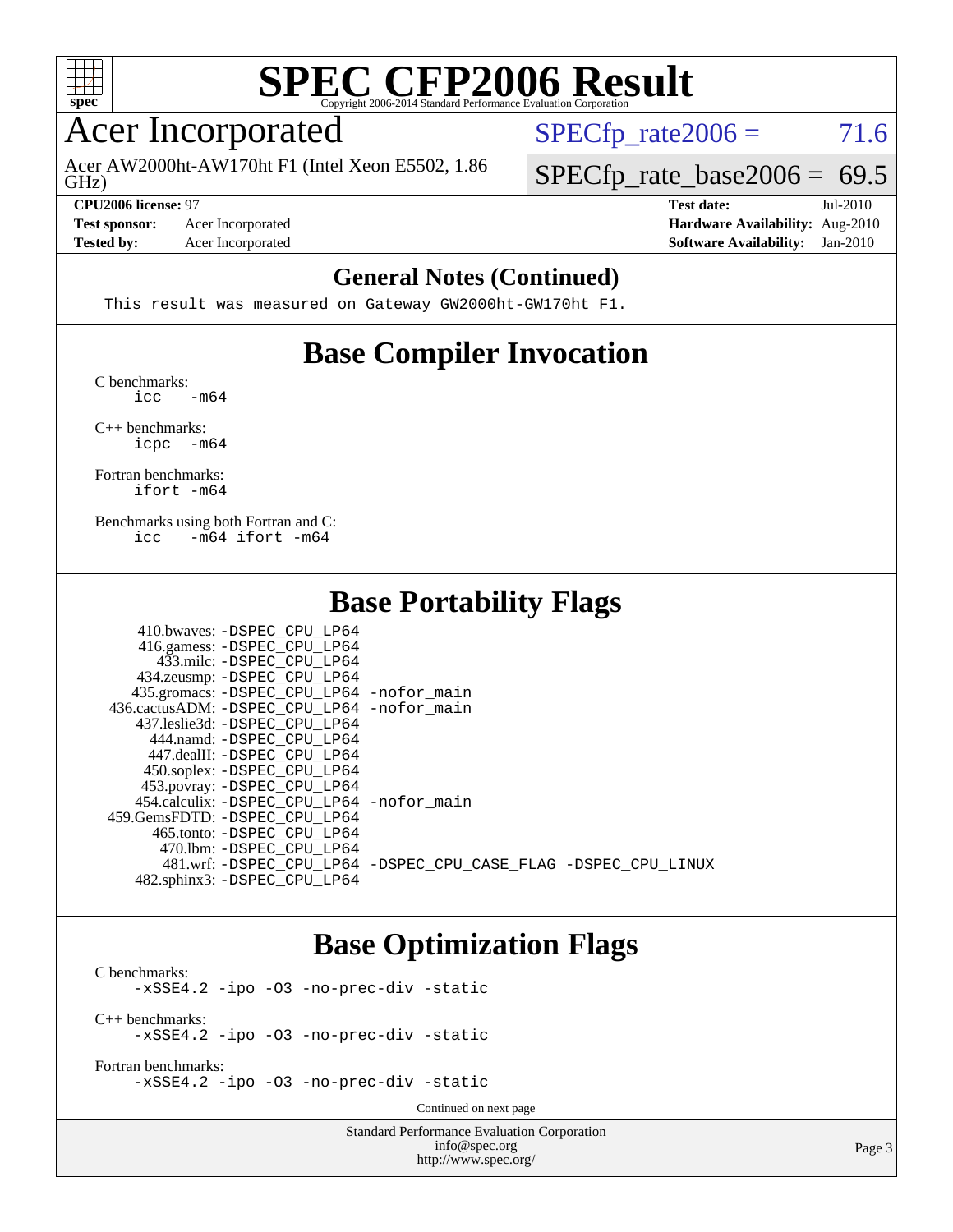

## Acer Incorporated

GHz) Acer AW2000ht-AW170ht F1 (Intel Xeon E5502, 1.86  $SPECTp\_rate2006 = 71.6$ 

 $SPECTp_rate\_base2006 = 69.5$ 

**[Test sponsor:](http://www.spec.org/auto/cpu2006/Docs/result-fields.html#Testsponsor)** Acer Incorporated **[Hardware Availability:](http://www.spec.org/auto/cpu2006/Docs/result-fields.html#HardwareAvailability)** Aug-2010

**[CPU2006 license:](http://www.spec.org/auto/cpu2006/Docs/result-fields.html#CPU2006license)** 97 **[Test date:](http://www.spec.org/auto/cpu2006/Docs/result-fields.html#Testdate)** Jul-2010 **[Tested by:](http://www.spec.org/auto/cpu2006/Docs/result-fields.html#Testedby)** Acer Incorporated **[Software Availability:](http://www.spec.org/auto/cpu2006/Docs/result-fields.html#SoftwareAvailability)** Jan-2010

## **[Base Optimization Flags \(Continued\)](http://www.spec.org/auto/cpu2006/Docs/result-fields.html#BaseOptimizationFlags)**

[Benchmarks using both Fortran and C](http://www.spec.org/auto/cpu2006/Docs/result-fields.html#BenchmarksusingbothFortranandC):

[-xSSE4.2](http://www.spec.org/cpu2006/results/res2010q3/cpu2006-20100802-12807.flags.html#user_CC_FCbase_f-xSSE42_f91528193cf0b216347adb8b939d4107) [-ipo](http://www.spec.org/cpu2006/results/res2010q3/cpu2006-20100802-12807.flags.html#user_CC_FCbase_f-ipo) [-O3](http://www.spec.org/cpu2006/results/res2010q3/cpu2006-20100802-12807.flags.html#user_CC_FCbase_f-O3) [-no-prec-div](http://www.spec.org/cpu2006/results/res2010q3/cpu2006-20100802-12807.flags.html#user_CC_FCbase_f-no-prec-div) [-static](http://www.spec.org/cpu2006/results/res2010q3/cpu2006-20100802-12807.flags.html#user_CC_FCbase_f-static)

### **[Peak Compiler Invocation](http://www.spec.org/auto/cpu2006/Docs/result-fields.html#PeakCompilerInvocation)**

[C benchmarks \(except as noted below\)](http://www.spec.org/auto/cpu2006/Docs/result-fields.html#Cbenchmarksexceptasnotedbelow):<br> $\frac{1}{\text{CC}}$  -m64  $-m64$ 

482.sphinx3: [icc -m32](http://www.spec.org/cpu2006/results/res2010q3/cpu2006-20100802-12807.flags.html#user_peakCCLD482_sphinx3_intel_icc_32bit_a6a621f8d50482236b970c6ac5f55f93)

[C++ benchmarks \(except as noted below\):](http://www.spec.org/auto/cpu2006/Docs/result-fields.html#CXXbenchmarksexceptasnotedbelow) [icpc -m64](http://www.spec.org/cpu2006/results/res2010q3/cpu2006-20100802-12807.flags.html#user_CXXpeak_intel_icpc_64bit_bedb90c1146cab66620883ef4f41a67e)

450.soplex: [icpc -m32](http://www.spec.org/cpu2006/results/res2010q3/cpu2006-20100802-12807.flags.html#user_peakCXXLD450_soplex_intel_icpc_32bit_4e5a5ef1a53fd332b3c49e69c3330699)

[Fortran benchmarks](http://www.spec.org/auto/cpu2006/Docs/result-fields.html#Fortranbenchmarks): [ifort -m64](http://www.spec.org/cpu2006/results/res2010q3/cpu2006-20100802-12807.flags.html#user_FCpeak_intel_ifort_64bit_ee9d0fb25645d0210d97eb0527dcc06e)

[Benchmarks using both Fortran and C](http://www.spec.org/auto/cpu2006/Docs/result-fields.html#BenchmarksusingbothFortranandC): [icc -m64](http://www.spec.org/cpu2006/results/res2010q3/cpu2006-20100802-12807.flags.html#user_CC_FCpeak_intel_icc_64bit_0b7121f5ab7cfabee23d88897260401c) [ifort -m64](http://www.spec.org/cpu2006/results/res2010q3/cpu2006-20100802-12807.flags.html#user_CC_FCpeak_intel_ifort_64bit_ee9d0fb25645d0210d97eb0527dcc06e)

### **[Peak Portability Flags](http://www.spec.org/auto/cpu2006/Docs/result-fields.html#PeakPortabilityFlags)**

 410.bwaves: [-DSPEC\\_CPU\\_LP64](http://www.spec.org/cpu2006/results/res2010q3/cpu2006-20100802-12807.flags.html#suite_peakPORTABILITY410_bwaves_DSPEC_CPU_LP64) 416.gamess: [-DSPEC\\_CPU\\_LP64](http://www.spec.org/cpu2006/results/res2010q3/cpu2006-20100802-12807.flags.html#suite_peakPORTABILITY416_gamess_DSPEC_CPU_LP64) 433.milc: [-DSPEC\\_CPU\\_LP64](http://www.spec.org/cpu2006/results/res2010q3/cpu2006-20100802-12807.flags.html#suite_peakPORTABILITY433_milc_DSPEC_CPU_LP64) 434.zeusmp: [-DSPEC\\_CPU\\_LP64](http://www.spec.org/cpu2006/results/res2010q3/cpu2006-20100802-12807.flags.html#suite_peakPORTABILITY434_zeusmp_DSPEC_CPU_LP64) 435.gromacs: [-DSPEC\\_CPU\\_LP64](http://www.spec.org/cpu2006/results/res2010q3/cpu2006-20100802-12807.flags.html#suite_peakPORTABILITY435_gromacs_DSPEC_CPU_LP64) [-nofor\\_main](http://www.spec.org/cpu2006/results/res2010q3/cpu2006-20100802-12807.flags.html#user_peakLDPORTABILITY435_gromacs_f-nofor_main) 436.cactusADM: [-DSPEC\\_CPU\\_LP64](http://www.spec.org/cpu2006/results/res2010q3/cpu2006-20100802-12807.flags.html#suite_peakPORTABILITY436_cactusADM_DSPEC_CPU_LP64) [-nofor\\_main](http://www.spec.org/cpu2006/results/res2010q3/cpu2006-20100802-12807.flags.html#user_peakLDPORTABILITY436_cactusADM_f-nofor_main) 437.leslie3d: [-DSPEC\\_CPU\\_LP64](http://www.spec.org/cpu2006/results/res2010q3/cpu2006-20100802-12807.flags.html#suite_peakPORTABILITY437_leslie3d_DSPEC_CPU_LP64) 444.namd: [-DSPEC\\_CPU\\_LP64](http://www.spec.org/cpu2006/results/res2010q3/cpu2006-20100802-12807.flags.html#suite_peakPORTABILITY444_namd_DSPEC_CPU_LP64) 447.dealII: [-DSPEC\\_CPU\\_LP64](http://www.spec.org/cpu2006/results/res2010q3/cpu2006-20100802-12807.flags.html#suite_peakPORTABILITY447_dealII_DSPEC_CPU_LP64) 453.povray: [-DSPEC\\_CPU\\_LP64](http://www.spec.org/cpu2006/results/res2010q3/cpu2006-20100802-12807.flags.html#suite_peakPORTABILITY453_povray_DSPEC_CPU_LP64) 454.calculix: [-DSPEC\\_CPU\\_LP64](http://www.spec.org/cpu2006/results/res2010q3/cpu2006-20100802-12807.flags.html#suite_peakPORTABILITY454_calculix_DSPEC_CPU_LP64) [-nofor\\_main](http://www.spec.org/cpu2006/results/res2010q3/cpu2006-20100802-12807.flags.html#user_peakLDPORTABILITY454_calculix_f-nofor_main) 459.GemsFDTD: [-DSPEC\\_CPU\\_LP64](http://www.spec.org/cpu2006/results/res2010q3/cpu2006-20100802-12807.flags.html#suite_peakPORTABILITY459_GemsFDTD_DSPEC_CPU_LP64) 465.tonto: [-DSPEC\\_CPU\\_LP64](http://www.spec.org/cpu2006/results/res2010q3/cpu2006-20100802-12807.flags.html#suite_peakPORTABILITY465_tonto_DSPEC_CPU_LP64) 470.lbm: [-DSPEC\\_CPU\\_LP64](http://www.spec.org/cpu2006/results/res2010q3/cpu2006-20100802-12807.flags.html#suite_peakPORTABILITY470_lbm_DSPEC_CPU_LP64) 481.wrf: [-DSPEC\\_CPU\\_LP64](http://www.spec.org/cpu2006/results/res2010q3/cpu2006-20100802-12807.flags.html#suite_peakPORTABILITY481_wrf_DSPEC_CPU_LP64) [-DSPEC\\_CPU\\_CASE\\_FLAG](http://www.spec.org/cpu2006/results/res2010q3/cpu2006-20100802-12807.flags.html#b481.wrf_peakCPORTABILITY_DSPEC_CPU_CASE_FLAG) [-DSPEC\\_CPU\\_LINUX](http://www.spec.org/cpu2006/results/res2010q3/cpu2006-20100802-12807.flags.html#b481.wrf_peakCPORTABILITY_DSPEC_CPU_LINUX)

### **[Peak Optimization Flags](http://www.spec.org/auto/cpu2006/Docs/result-fields.html#PeakOptimizationFlags)**

[C benchmarks](http://www.spec.org/auto/cpu2006/Docs/result-fields.html#Cbenchmarks):

Continued on next page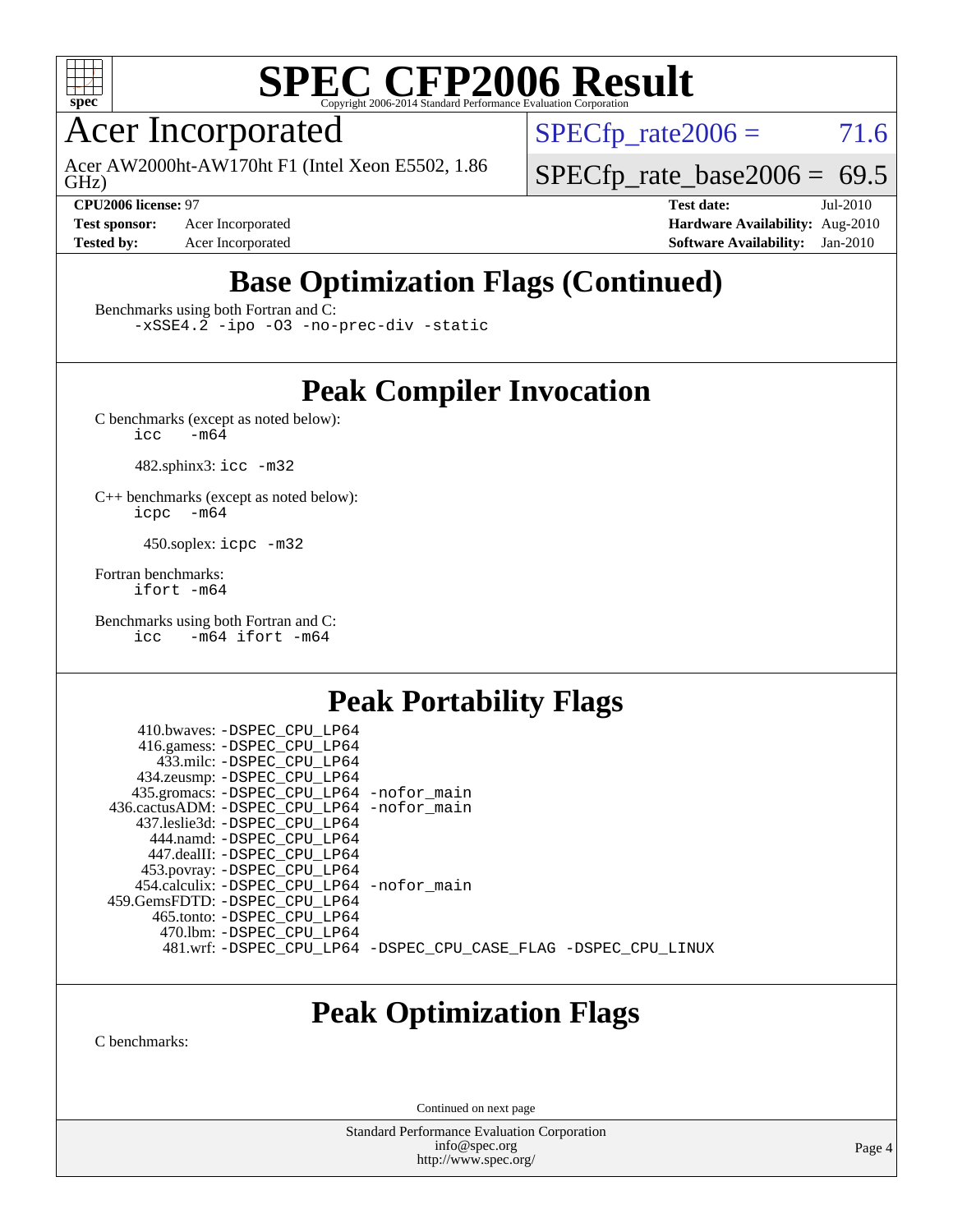

Acer Incorporated

GHz) Acer AW2000ht-AW170ht F1 (Intel Xeon E5502, 1.86  $SPECTp_rate2006 = 71.6$ 

[SPECfp\\_rate\\_base2006 =](http://www.spec.org/auto/cpu2006/Docs/result-fields.html#SPECfpratebase2006) 69.5

**[Tested by:](http://www.spec.org/auto/cpu2006/Docs/result-fields.html#Testedby)** Acer Incorporated **[Software Availability:](http://www.spec.org/auto/cpu2006/Docs/result-fields.html#SoftwareAvailability)** Jan-2010

**[CPU2006 license:](http://www.spec.org/auto/cpu2006/Docs/result-fields.html#CPU2006license)** 97 **[Test date:](http://www.spec.org/auto/cpu2006/Docs/result-fields.html#Testdate)** Jul-2010 **[Test sponsor:](http://www.spec.org/auto/cpu2006/Docs/result-fields.html#Testsponsor)** Acer Incorporated **[Hardware Availability:](http://www.spec.org/auto/cpu2006/Docs/result-fields.html#HardwareAvailability)** Aug-2010

## **[Peak Optimization Flags \(Continued\)](http://www.spec.org/auto/cpu2006/Docs/result-fields.html#PeakOptimizationFlags)**

|                                      | $433 \text{.}$ milc: $-xSSE4$ . $2(pass 2)$ -prof-gen $(pass 1)$ -ipo $(pass 2)$ -03 $(pass 2)$<br>$-no-prec-div(pass 2) -static(pass 2) -prof-use(pass 2)$<br>-fno-alias -opt-prefetch                                    |  |  |
|--------------------------------------|----------------------------------------------------------------------------------------------------------------------------------------------------------------------------------------------------------------------------|--|--|
|                                      | 470.1bm: -xSSE4.2(pass 2) -prof-gen(pass 1) -ipo(pass 2) -03(pass 2)<br>$-no-prec-div(pass 2) -static(pass 2) -prof-use(pass 2)$<br>-opt-malloc-options=3 -ansi-alias -auto-ilp32                                          |  |  |
|                                      | 482.sphinx3:-xSSE4.2 -ipo -03 -no-prec-div -static -unroll2                                                                                                                                                                |  |  |
| $C++$ benchmarks:                    |                                                                                                                                                                                                                            |  |  |
|                                      | $444$ .namd: $-xSSE4$ . $2(pass 2)$ -prof-gen(pass 1) -ipo(pass 2) -03(pass 2)<br>-no-prec-div(pass 2) -static(pass 2) -prof-use(pass 2)<br>-fno-alias -auto-ilp32                                                         |  |  |
|                                      | 447.dealII: -xSSE4.2(pass 2) -prof-gen(pass 1) -ipo(pass 2) -03(pass 2)<br>$-no-prec-div(pass 2) -static(pass 2) -prof-use(pass 2)$<br>-unroll2 -ansi-alias -scalar-rep-                                                   |  |  |
|                                      | $450.\text{soplex: } -x\text{SSE4}.2(\text{pass 2}) - \text{prof-gen}(\text{pass 1}) - \text{ipo}(\text{pass 2}) - 03(\text{pass 2})$<br>$-no-prec-div(pass 2) -static(pass 2) -prof-use(pass 2)$<br>-opt-malloc-options=3 |  |  |
|                                      | $453.$ povray: $-xSSE4.2(pass2)$ -prof-gen $(pass1)$ -ipo $(pass2)$ -03 $(pass2)$<br>$-no-prec-div(pass 2) -static(pass 2) -prof-use(pass 2)$<br>-unroll4 -ansi-alias                                                      |  |  |
| Fortran benchmarks:                  |                                                                                                                                                                                                                            |  |  |
|                                      | 410.bwaves: -xSSE4.2 -ipo -03 -no-prec-div -static -opt-prefetch                                                                                                                                                           |  |  |
|                                      | 416.gamess: $-xSSE4$ . 2(pass 2) $-prof-gen(pass 1) -ipo(pass 2) -O3(pass 2)$<br>$-no-prec-div(pass 2) -static(pass 2) -prof-use(pass 2)$<br>-unroll2 -Ob0 -ansi-alias -scalar-rep-                                        |  |  |
|                                      | $434$ .zeusmp: basepeak = yes                                                                                                                                                                                              |  |  |
|                                      | 437.leslie3d: -xSSE4.2 -ipo -03 -no-prec-div -static                                                                                                                                                                       |  |  |
|                                      | 459. GemsFDTD: -xSSE4. 2(pass 2) -prof-gen(pass 1) -ipo(pass 2) -03(pass 2)<br>$-no-prec-div(pass 2) -static(pass 2) -prof-use(pass 2)$<br>-unroll2 -Ob0                                                                   |  |  |
|                                      | 465.tonto: -xSSE4.2(pass 2) -prof-gen(pass 1) -ipo(pass 2) -03(pass 2)<br>-no-prec-div(pass 2) -static(pass 2) -prof-use(pass 2)<br>-unroll4 -auto -inline-calloc -opt-malloc-options=3                                    |  |  |
| Benchmarks using both Fortran and C: |                                                                                                                                                                                                                            |  |  |
|                                      | Continued on next page                                                                                                                                                                                                     |  |  |
|                                      |                                                                                                                                                                                                                            |  |  |